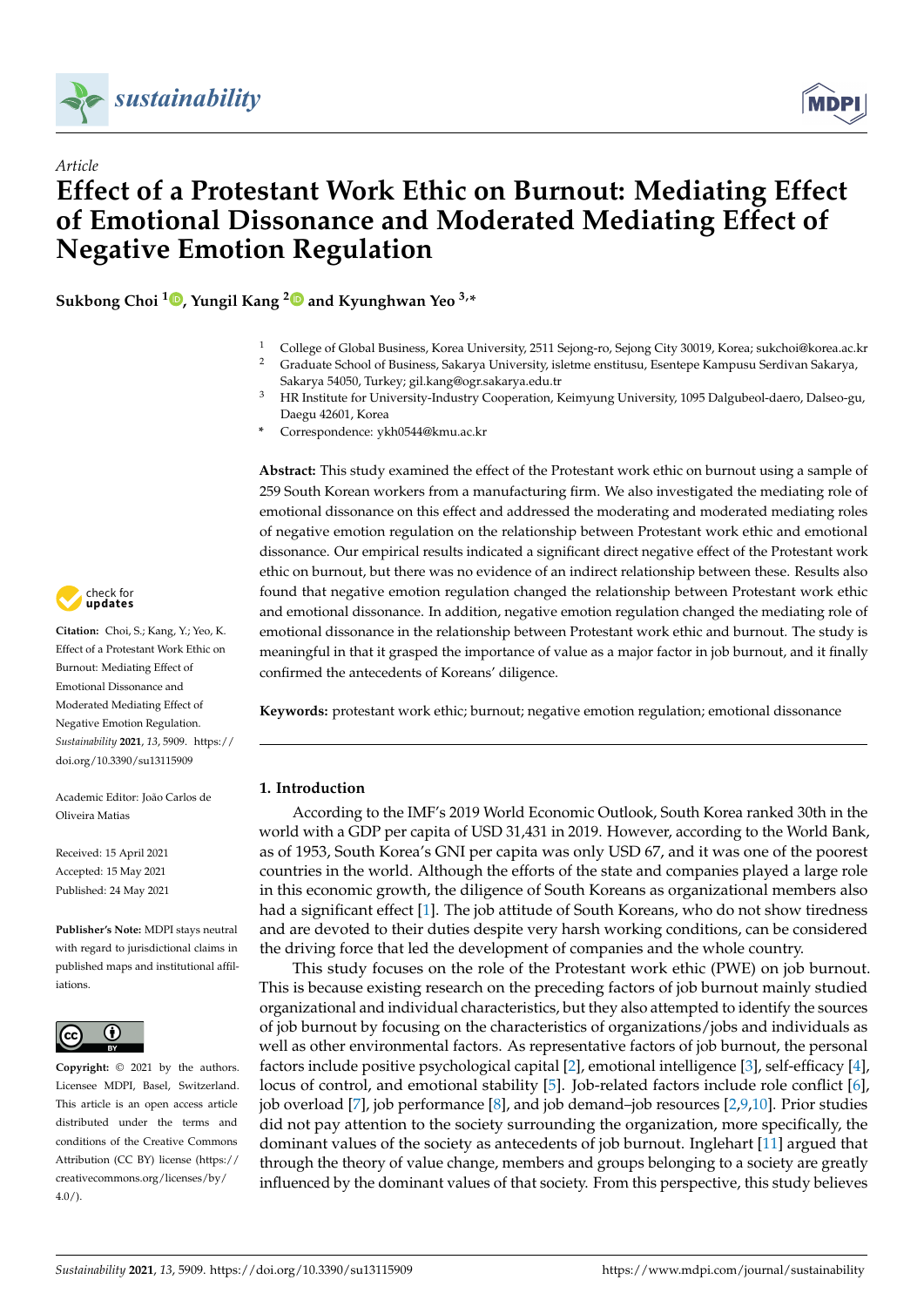the antecedents of job burnout at the organizational and individual levels remain to be uncovered. This perspective is the starting point of this study.

That is, while previous research has only focused on organizational and individual characteristics as antecedents of burnout, this study made a novel contribution by attempting to find the antecedents of burnout among social values. Normative work values based on religious values such as Protestantism, which appeared as the religious mainstream in South Korean society in the late 20th century, are drawing attention as societal values in addition to individual and organizational characteristics. South Koreans work hard without showing tiredness because they believe that it is worth it to work hard for their jobs, which is a value found in Protestantism. Protestantism and Catholicism were brought from Europe to East Asia in the 19th century, and they are now established as representative religions in South Korea [\[12\]](#page-11-1). In accordance with a Gallup Korea survey on religious status in 2015, 21% of South Koreans are Protestant and 7% are Catholic, meaning that 3 of 10 South Koreans are Christians.

Since a PWE applies Christian values to the workplace and emphasizes diligence, abstinence, and success [\[13\]](#page-11-2), psychological hardship at the workplace is considered as something to be overcome. In other words, Christians are supposed to endure and overcome physical or psychological pain. On the basis of this view, this study sought to confirm the effects of PWE on job burnout. At this point in time, it is important to examine the relationship between PWE and burnout, as South Korea's PWE is now becoming the country's dominant value. The characteristics of PWE may thus be able to explain the exhaustion of South Koreans.

To further develop this discussion, this study employed the value–attitude–behavior (VAB) model of Homer and Kahle [\[14\]](#page-11-3) and the affective event theory of Weiss and Cropanzano [\[15\]](#page-11-4) as its theoretical foundation. The VAB model, which denotes that values form the attitudes and behaviors of humans, is considered a cognitive hierarchy model that recognizes the hierarchical influential relationships between values, attitudes, and behavior. Values are a uniform standard of human behavior and an ideology or principle that a person considers as right. Values pursued by individuals are generally in the realm of the values of the organization or society to which they belong. That is, societal and organizational values have an important effect on the attitudes and behaviors of their members [\[16](#page-11-5)[,17\]](#page-11-6). This applies to this analysis, which assumes that the 'value' of PWE affects emotional disharmony and job burnout, which are the attitudes and behaviors referred to here. In this study, to explain the role of emotional dissonance and negative emotional regulation as factors that mediate or change the relationship between PWE and job burnout, we also applied Weiss and Cropanzano's [\[15\]](#page-11-4) affective event theory, which considers that the emotional reactions generated by various events that are experienced at the workplace affect job attitude. Although it was suggested that we use the VAB model as the entire basis of this study, the roles of emotions such as emotional dissonance and negative emotional regulation in the process of PWE affecting job burnout can be better explained by the affective event theory.

Accordingly, this study tried to grasp the influence of religious values, which underlie the human mind, on burnout. By introducing negative emotional control and emotional dissonance, the role of emotion was tested in the relationship between PWE and burnout. This study is of great significance as it indicates how the new major value of the Korean society, PWE, is related to burnout, which is related to the development of the Korean industry, and what role emotion plays in the process.

This paper is composed of introduction, literature review and hypothesis development, methodology, results, and limitation sections. The introduction shows the purpose of the study, the motive for doing the research, and in what ways this paper is valuable. In the literature review and hypothesis development section, hypotheses are derived on the basis of previous studies, and these hypotheses are verified in the methodology and results sections. The discussion and limitation sections focus on the implications of this study.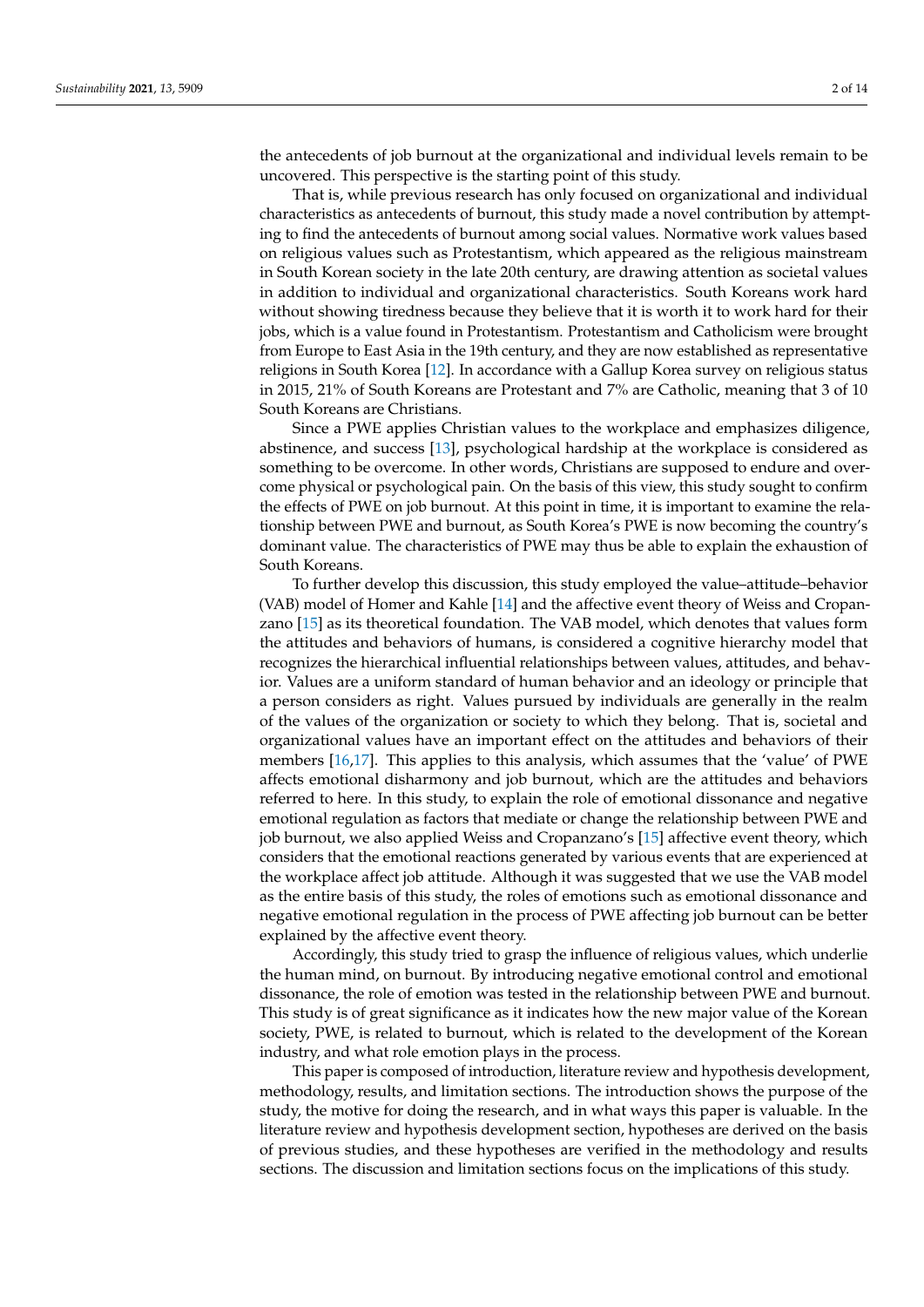# **2. Literature Review and Hypothesis Development**

# *2.1. PWE and Burnout*

Job burnout refers to a state of emotional burnout due to prolonged exposure to psychologically or physically difficult situations [\[18\]](#page-11-7). In other words, it is the negative mental state that emerges when highly tense interpersonal relationships are experienced for a long time [\[19\]](#page-11-8). Maslach, Schaufeli, & Leiter [\[20\]](#page-11-9) suggested three subfactors pertaining to emotional burnout—emotional exhaustion, cynicism, and decreased job efficacy—although the construct has not yet been fully defined.

Job burnout negatively affects organizations and individuals, such as increased turnover intention, negative work attitude, and decreased work performance [\[21\]](#page-11-10). In addition, it increases the degree of objection to interpersonal relationships and causes difficulties in everyday life [\[22\]](#page-11-11). In some cases, it may lead to turnover and a change in jobs [\[23\]](#page-11-12). In a study on South Korean employees, Hyun and Hor [\[24\]](#page-11-13) found that the job burnout of a travel agency's staff decreased job embeddedness. Consequently, job burnout reduces organizational members' passion and devotion to their jobs and eventually leads to poorer performance.

Factors related to jobs most frequently emerge as factors preceding job burnout [\[25](#page-11-14)[,26\]](#page-11-15). Typical cases of job overload that influence job burnout include jobs with deadlines [\[27\]](#page-11-16), lack of practical work performance [\[28\]](#page-11-17), and insufficient job capacity [\[29\]](#page-11-18). Job overload accelerates emotional exhaustion [\[27\]](#page-11-16), and the effect of role stress is positively related to burnout. Furthermore, vague roles in an organization cause role conflict or role ambiguity, resulting in job burnout. While job overload and role stress are organizational factors that can cause job burnout, emotional labor is a psychological factor. Emotional labor steadily influences surface acting, wherein one hides one's emotions, thus increasing job burnout. Specifically, the effect of surface acting has a positive relationship with burnout and cynicism, among other subfactors [\[30](#page-11-19)[,31\]](#page-11-20). In contrast, deep acting, wherein one honestly expresses one's emotions, decreases job burnout [\[32\]](#page-11-21).

A work ethic is formed through various channels, including religion, which has a great influence. Since religion provides a way of life to be observed as a human being, an individual who believes in a specific religion has no choice but to have a work ethic in the workplace that realizes the values of that religion [\[33\]](#page-11-22). In other words, religion forms the basis of the work ethic [\[34\]](#page-11-23). The roots of PWE are the Protestantism religion, and PWE is expressed by the value of work in the lives of individuals [\[35](#page-11-24)[,36\]](#page-11-25). This concept was initially proposed by Weber [\[37\]](#page-11-26), who considered work an essential element and viewed working hard for success positively and rest negatively [\[35,](#page-11-24)[38\]](#page-11-27). Moreover, Weber thought that the positive view of PWE on the accumulation of wealth led to the development of capitalism in the West. Thus, the concept of PWE can be clarified through its components, namely, hard work, asceticism, and a negative view of leisure, which are common components of success. In addition, internal motives are important elements.

PWE was first presented by Weber [\[37\]](#page-11-26), who argued that PWE acted as a tool to justify worldly calling to Europeans and to be the ideological basis of modern capitalism. In other words, PWE considered hard work and the wealth gained as a result of that effort should be fully acknowledged. For this reason, PWE has an influence on the job attitude of individuals in an organization, especially the attitude to do something hard without stopping [\[39\]](#page-11-28). Therefore, people with high PWE have an attitude of commitment to achieve something [\[40–](#page-11-29)[42\]](#page-11-30).

As discussed, PWE views hard work positively. It emphasizes considering one's job as a vocation and working hard with an attitude of devotion. This makes it possible to work with passion, even if the work is not favorable. The expectation of PWE is that the current hardships will create something positive in the distant future. People with a high PWE demonstrate diligence [\[35](#page-11-24)[,38\]](#page-11-27). Poulton and Ng [\[43\]](#page-11-31) targeted 68 New Zealand college students to find that students with high levels of PWE worked harder without a break for two weeks. Smrt and Karau [\[44\]](#page-11-32), in an experimental study of 74 college students, found that students with high PWE generated more ideas than students without PWE. This is because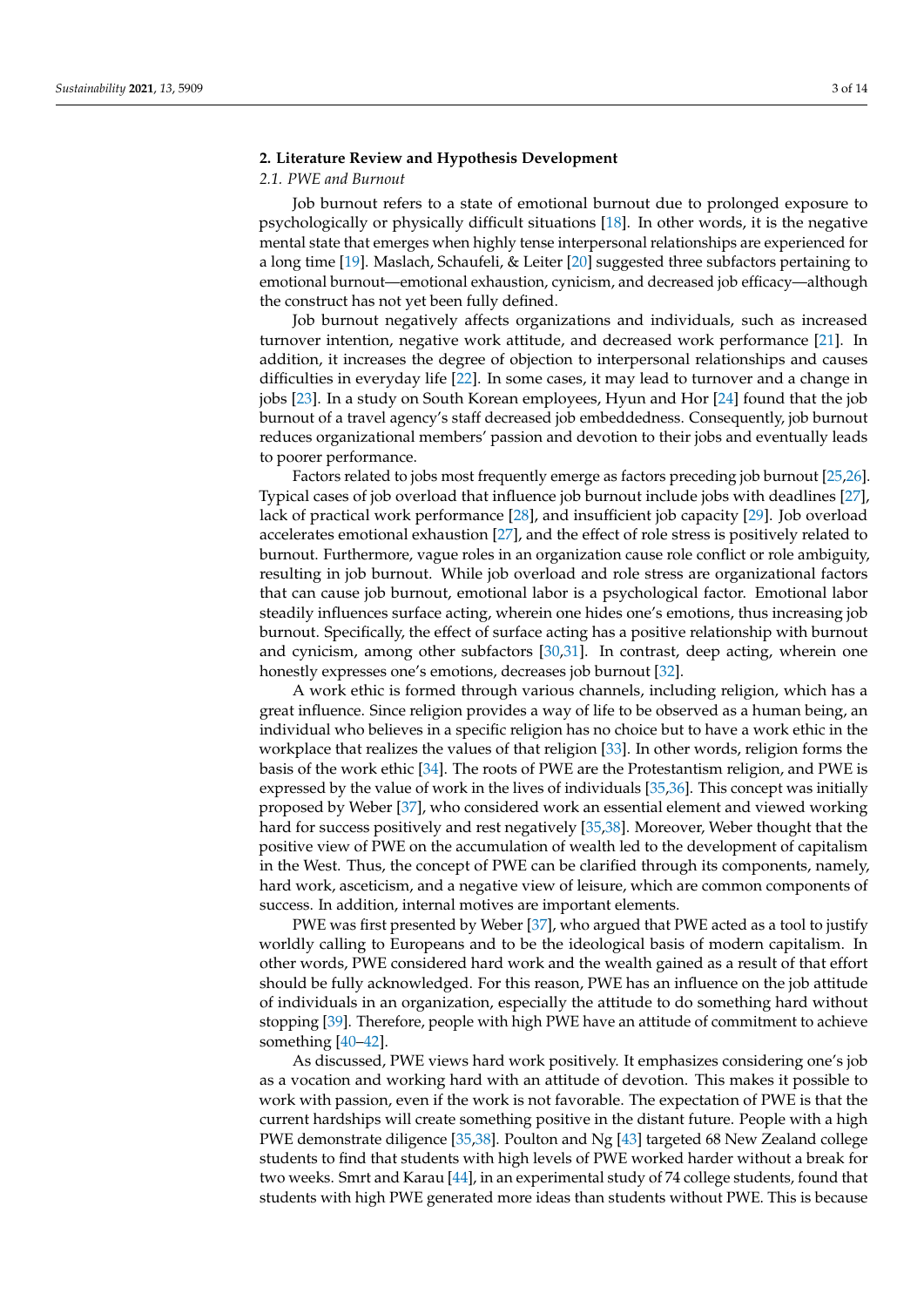a PWE frowns upon entertainment activities that do not contribute to the acquisition of economic profit [\[45\]](#page-11-33). In other words, individuals with a high PWE do not become stressed, even when facing challenges, because they have higher intrinsic motivation for completing the job [\[38\]](#page-11-27). This enables a more devoted effort with less fatigue. Furthermore, those with a high PWE can complete their work on their own without being forced. On the basis of the discussion thus far, we hypothesize that PWE may reduce job burnout.

# **Hypothesis 1.** *A PWE is negatively associated with burnout.*

## *2.2. Emotional Dissonance as a Mediator*

Emotional dissonance is a state in which the emotional expression of organizational members conforms to the organization's rules for emotional expression but is in conflict with their own internal feelings [\[46–](#page-12-0)[51\]](#page-12-1). When dissonance is noticed, employees control their feelings to reconcile emotional expression with the rules for expression. This situation ultimately causes psychological discomfort [\[52](#page-12-2)[,53\]](#page-12-3). This study assumes emotional dissonance as a variable that mediates the relationship between PWE and burnout. That is, a person with a high PWE has lower emotional dissonance, which consequently lowers the level of burnout.

Numerous studies have suggested organizational and individual characteristics and task nature, such as emotional labor, as precedence factors of emotional dissonance [\[46,](#page-12-0)[54](#page-12-4)[,55\]](#page-12-5). Kwak, McNeeley, & Kim [\[56\]](#page-12-6) found in a study on Korean police officers that role conflict has a significant effect on emotional exhaustion and cynicism through emotional dissonance. However, research is lacking on religious values that may have a fundamental influence on people's emotions and behaviors. This study focuses on PWE as a religious value that is core to a Western religion and is also representative of Koreans. Previous studies identified PWE as a construct emphasizing hard work, internal motivation, asceticism, and an anti-leisure tendency [\[57\]](#page-12-7). McHoskey [\[36\]](#page-11-25) noted four subfactors as the core values of PWE: success, asceticism, hard work, and anti-leisure tendency. In this view, PWE expects its members to be mature enough to tackle their given jobs in calm and diligent ways. Organizational members may try to force their own emotions to become positive in accordance with the PWE pursued by the individual. Thus, individuals try to embrace attitudes that are deemed desirable by the organization. Rather than emphasizing their own emotions, they attempt to fit their emotions to those stipulated by the organization. As a result, PWE may work as a mechanism to reduce the emotional dissonance of an individual in the organization. This decreased emotional dissonance reduces job burnout.

Thus far, many studies have confirmed that emotional dissonance has a negative effect on the psychological and physiological wellness of workers, such as emotional exhaustion and job burnout [\[58,](#page-12-8)[59\]](#page-12-9). Emotional dissonance gives rise to emotional depletion and exhaustion [\[48\]](#page-12-10), psychological exhaustion [\[31](#page-11-20)[,60\]](#page-12-11), and decreased job satisfaction [\[61\]](#page-12-12), thus leading to job burnout.

The mediating role of emotional dissonance has also been confirmed by previous studies. Kwak, McNeeley, & Kim [\[56\]](#page-12-6) confirmed that emotional dissonance plays a mediating role in the process of role stressors, such as role conflict and ambiguity in affecting burnout. Van Dijk and Brown [\[51\]](#page-12-1) identified the mediating role of emotional dissonance, such as for mediating emotional labor and emotional exhaustion. Ko and Lee [\[62\]](#page-12-13) also found that emotional dissonance had a mediating effect on the relationship between emotional labor and burnout among Korean clinical nurses. Accordingly, on the basis of the aforementioned VAB model and affective event theory, we intend to establish a hypothesis that the value of PWE affects the attitude of emotional dissonance, and the affected dissonance affects burnout. We propose a previously unexplored hypothesis that PWE may have an indirect effect on burnout through emotional dissonance.

**Hypothesis 2.** *Emotional dissonance mediates the relationship between PWE and burnout.*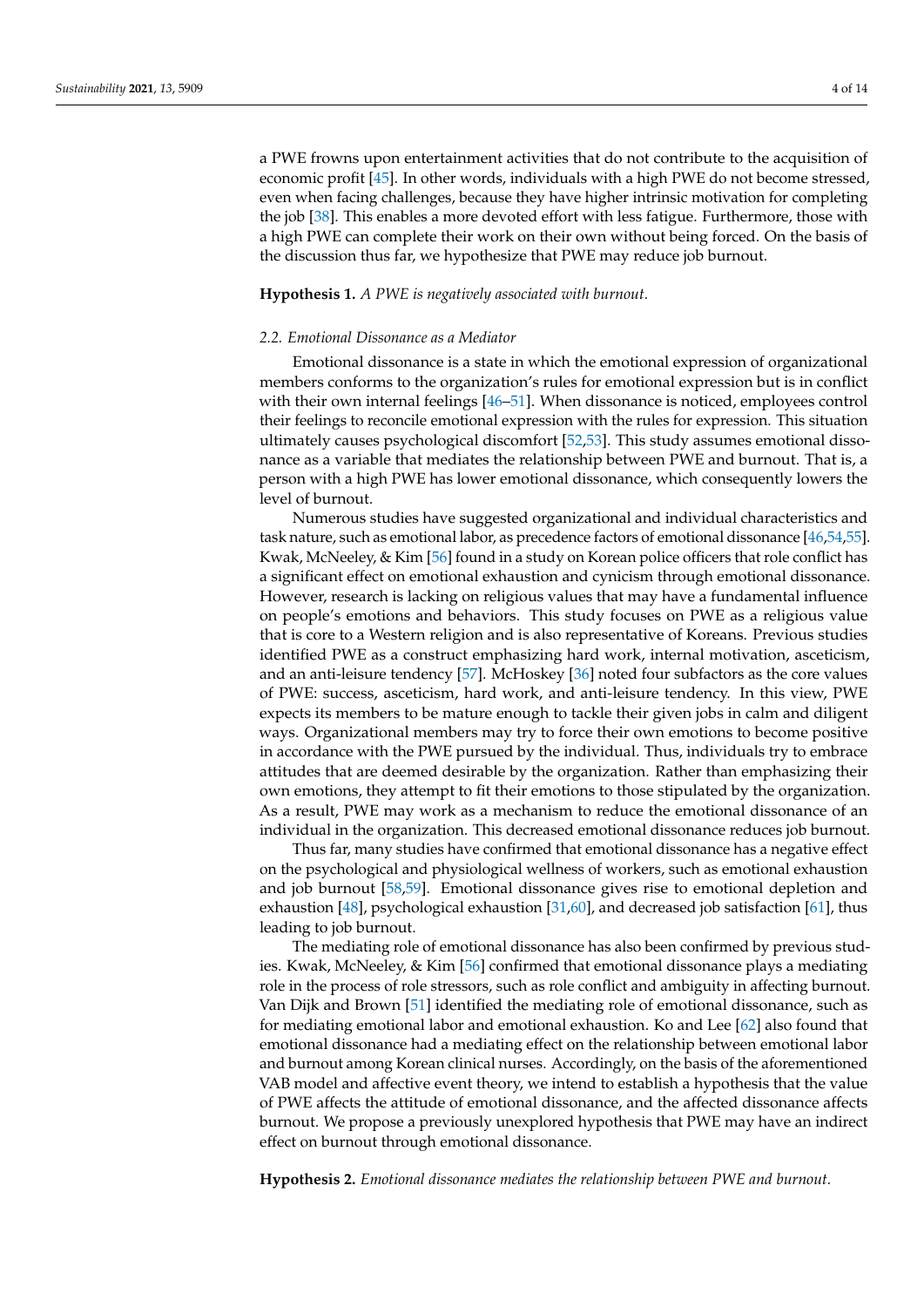## *2.3. Negative Emotion Regulation as a Moderator*

The regulation of emotion, especially negative emotion, is a conscious or unconscious procedure that increases pleasant emotions and minimizes unpleasant emotions [\[63\]](#page-12-14). Most previous studies focused on the suppression of negative emotions [\[64](#page-12-15)[,65\]](#page-12-16). Individuals who can regulate negative emotions tend to have good relationships with others in the organization [\[66](#page-12-17)[,67\]](#page-12-18). Those who control negative emotions are more likely to become socially and emotionally competent and may establish healthy interactions with others in the organization [\[68\]](#page-12-19). Good control over negative emotions can prevent unnecessary conflict with others in the organization and culminate in protecting oneself [\[69\]](#page-12-20). It thus has an important role in the workplace, as confirmed Sung, Choi, & Chun [\[70\]](#page-12-21), who found that the better people can control negative emotions, the higher is their job satisfaction.

Although the relationship between PWE and emotional dissonance can be explained through the VAB model, overlooking the relationship with other elements when considering the relationship between PWE as a value and emotional dissonance as an emotion oversimplifies these two concepts. Even though a person is religiously mature, religious values often become meaningless if the person does not have good innate property. Therefore, a pastor may lose control over their emotions, becoming angry in difficult situations, although this is not usually the case. People with a high capacity to regulate emotion control and express their emotions try to embrace a more desirable attitude, which is expressed in a way that reduces emotional dissonance. Thus, those with good control over negative emotions may reduce emotional dissonance with PWE [\[71\]](#page-12-22). However, regardless of their level of PWE, those with poor control over negative emotions may not be able to reduce emotional dissonance. In other words, PWE may have a negative influence on emotional dissonance when the level of regulation of negative emotion is high. Specifically, the higher the level of negative emotion regulation, the greater the negative effect of PWE on emotional dissonance.

**Hypothesis 3.** *Negative emotion regulation moderates the relationship between PWE and emotional dissonance.*

# *2.4. The Moderated Mediation Effect of Negative Emotion Regulation*

This study combines Hypotheses 2 and 3, respectively stating that emotional dissonance mediates PWE and emotional dissonance, and that negative emotion regulation controls PWE and emotional dissonance. The purpose was to hypothesize mediated moderation [\[72\]](#page-12-23); in other words, the interaction effect between PWE and negative emotion regulation is conveyed by emotional dissonance to affect burnout. The mediated moderation effect means that the level of mediation effect varies according to the moderator level. The regulation of negative emotions is an important factor that enables PWE performance. When negative emotion regulation is high, the influence of PWE on emotional dissonance and burnout eventually expands. On the basis of this viewpoint, this study proposes the adoption of Hypothesis 4, which assumes that the indirect effect through emotional dissonance may hold only when negative emotion regulation is high.

**Hypothesis 4.** *The indirect effect of PWE on burnout through emotional dissonance holds only for higher levels of negative emotion regulation.*

## **3. Methodology**

# *3.1. Participants and Procedure*

The participants in this study were employees working in companies located in South Korea. Data were collected through both online and offline surveys. Participants that were recruited online anonymously completed an online questionnaire. The survey was not conducted by selecting a specific company; workers from South Korean companies were randomly asked to complete the questionnaire. We collected data from 275 employees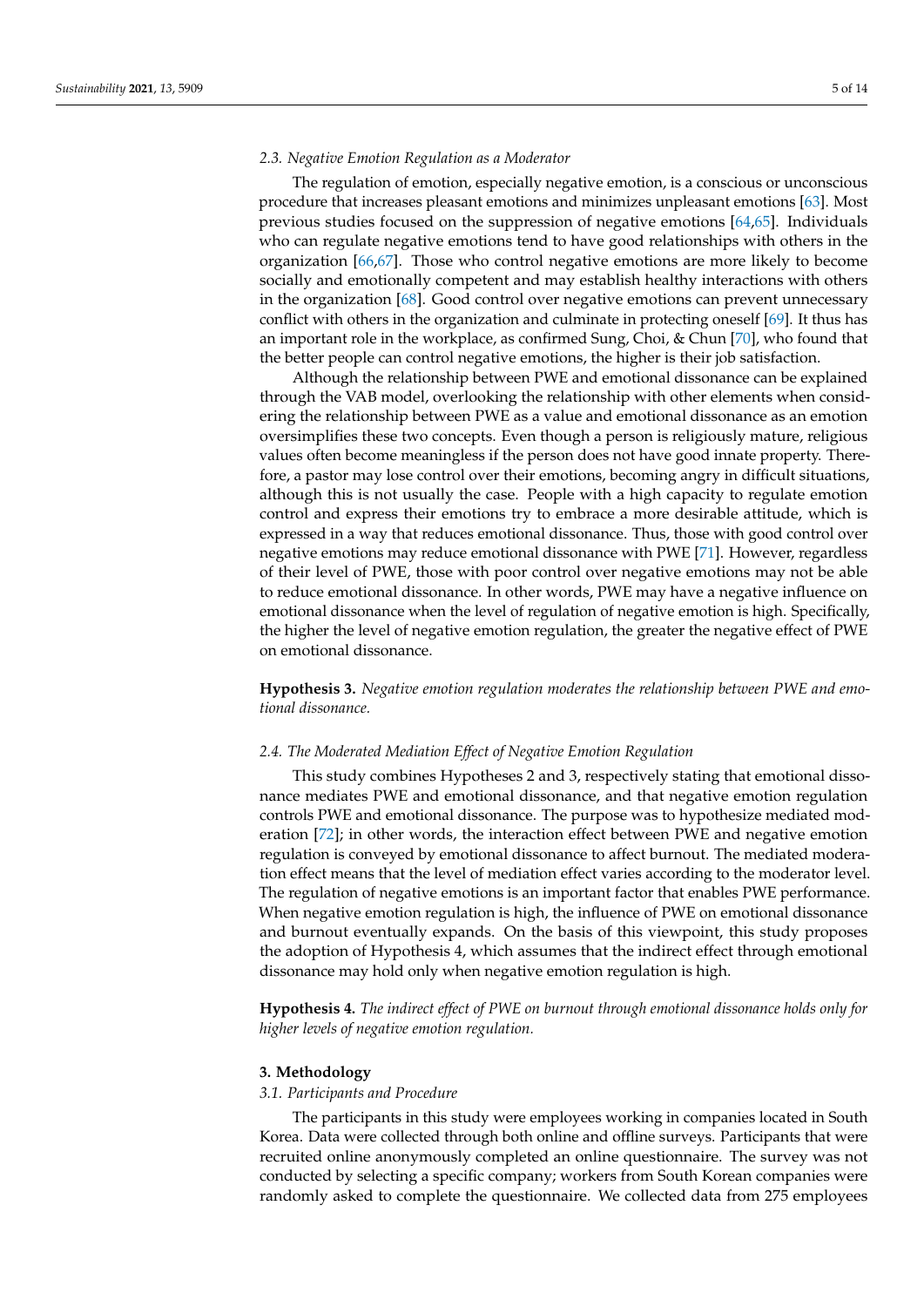working for private companies. Of these, 16 questionnaires were eliminated for incompleteness. In total, 157 (60.5%) participants were male and 102 (39.5%) were female. The ages of the participants were relatively equally distributed: 32.0% were aged 20–29 years, 33.6% were 30–39 years, and 23.2% were 40–49 years of age. The job tenure varied. The majority had worked for less than 6 years (39.1%), followed by 11 to 15 years (19.4%), 6 to 10 years (17.8%), more than 21 years (13.8%), and 15 to 20 years (9.9%). Religion was 25% Protestant, 8% Catholic, and 7% Buddhist, and the rest were nonreligious.

The English version of the questionnaire was translated into Korean, then backtranslated into English. Three bilingual professionals were involved in the English–Korean translation. As the study was conducted in Korean, scale items not available in Korean were translated using a standard translation to back-translation procedure [\[73\]](#page-12-24).

## *3.2. Measures*

# 3.2.1. Protestant Work Ethic

Protestant work ethic (PWE) was measured using the PWE scale by Mirels and Garrett [\[74\]](#page-12-25). The scale has 19 items that were responded to using a seven-point scale where 1 = "strongly disagree" and 7 = "strongly agree." Sample items include, "People should have more leisure time to spend relaxing" (reverse scored) and "There are few satisfactions equal to the realization that one has done his best at a job". Responses to the items were summed, and higher scores indicate higher PWE.

#### 3.2.2. Emotional Dissonance

To assess emotional dissonance (ED), we used the three-item measure by Morris and Feldman [\[75\]](#page-12-26) and the two-item measure by Brotheridge and Lee [\[76\]](#page-12-27). Items were responded to using a seven-point rating scale ranging from  $1 =$  "strongly disagree" to  $7 =$  "strongly agree". Sample items include, "When I work with customers/clients, the way I act and speak often does not match what I really feel" and "Pretend to have emotions that you do not really feel". Responses to the items are summed, and higher scores indicate higher ED.

# 3.2.3. Burnout

The 16-item Maslach Burnout Inventory–General Survey (MBI-GS) [\[77\]](#page-12-28) was used to assess occupational burnout. The items were responded to using a seven-point scale ranging from 1 = "strongly disagree" to 7 = "strongly agree". Sample items include, "I feel emotionally drained by my work" and "I have become less enthusiastic about my work". Responses to the items are summed, and higher scores indicate higher levels of burnout. The internal consistency reliability of the measure was 0.92 in the current study.

# 3.2.4. Negative Emotion Regulation

Negative emotion regulation (NER) was measured using 12 items from the 30-item Negative Mood Regulation Scale (NMR) [\[78\]](#page-12-29) that were best suited for the purposes of the current study. A sample item is, "I can usually find a way to cheer myself up". Items were responded to using a seven-point scale where  $1 =$  "strongly disagree" and  $7 =$  "strongly agree". Responses to the items are summed, and higher scores indicate higher NER. Cronbach's alpha in the current study was 0.84.

## *3.3. Data Analysis*

Descriptive statistics were calculated for the variables including means, standard deviations, and correlations. Confirmatory factor analysis (CFA) was used to determine the reliability and validity of the scales. For model verification, SPSS 25.0 PROCESS macro was implemented on the basis of the conditional indirect effect verification by Hayes [\[79\]](#page-13-0). First, we used the analysis method proposed by Baron and Kenny [\[80\]](#page-13-1) to verify the direct relationship, modulating effect, and mediating effect between major variables. Second, we used the PROCESS macro model 7 to verify the moderation effect of NER on the effect of PWE on ED. We then investigated the confidence intervals of the conditional indirect effect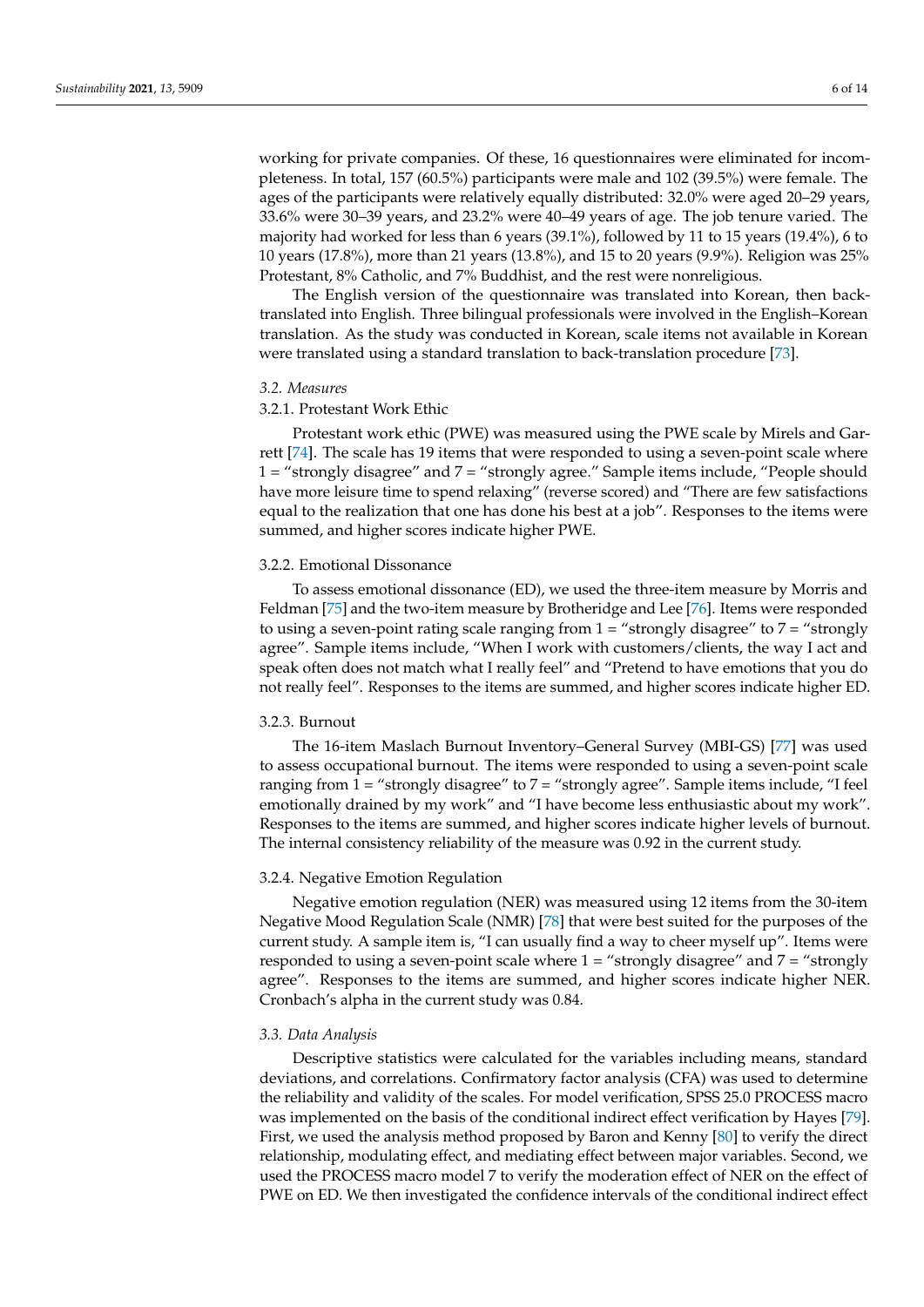for high, middle, and low moderator variable levels to verify the moderated mediation effect of ED.

## **4. Results**

# *4.1. Preliminary Analyses*

First, a CFA was conducted for each individual construct, and second, for the overall measurement model in which all the major latent constructs were correlated with each other. As recommended by Hair et al. [\[81\]](#page-13-2), a combination of model fit indices was employed to assess the fit. The normed chi-squared ( $\chi^2/\text{df}$ ), standardized root-mean-square residual (SRMR), and root-mean-square error of approximation (RMSEA) were applied as absolute fit indices. In addition, the comparative fit index (CFI) and Tucker–Lewis index (TLI) were used as incremental fit indices.

Although the chi-squared test was statistically significant, the other model fit indices were sufficiently acceptable (TLI =  $0.91$ , CFI =  $0.92$ , SRMR =  $0.06$ , RMSEA =  $0.06$  (90% confidence interval 0.37~0.83)). The results of the model fit indices indicated that the final measurement model fit the data reasonably well. Table [1](#page-6-0) reports the descriptive statistics, correlations, and average variance extracted (AVE) for the key study variables. All AVEs were greater than 0.50 (AVE ranged from 0.53–0.71), thus demonstrating convergent validity [\[82\]](#page-13-3). Discriminant validity was tested using the Fornell and Larcker [\[83\]](#page-13-4) approach, wherein the AVEs are compared to the shared variances (i.e., construct correlations squared). This procedure resulted in all AVEs being greater than the shared variances, indicating discriminant validity. In addition, the reliability coefficients of the measures ranged from 0.76 to 0.92, indicating they were generally reliable. After validity analysis and reliability analysis, the arithmetic mean of the items belonging to each variable was obtained and used for correlation analysis and hypothesis verification.

| Variable   | Mean  | <b>SD</b> |            |            |            | 4    |
|------------|-------|-----------|------------|------------|------------|------|
| 1. PWE     | 30.94 | 0.67      | 0.75(0.78) |            |            |      |
| 2. ED      | 40.85 | 10.03     | 0.14       | 0.77(0.76) |            |      |
| 3. Burnout | 30.44 | 0.98      | $-0.17*$   |            | 0.84(0.92) |      |
| 4. NER     | 40.62 | 0.83      | $0.35**$   |            |            | 0.73 |

<span id="page-6-0"></span>**Table 1.** Descriptive statistics, correlations, and AVEs for key study variables.

\* *p* < 0.05; \*\* *p* < 0.01. Note: *N* = 259. Sub-diagonal entries are latent construct inter-correlations. The first entry on the diagonal is the square root of the AVE, while the second entry in parentheses is the composite reliability score. AVE = average variance extracted; PWE = Protestant work ethic; ED = emotional dissonance; NER = negative emotion regulation.

Because all the variables were measured using the same source in the current study, the effects of common method bias were examined. Harman's single-factor test was conducted with the use of the exploratory factor analysis (EFA) to check for the presence of common method bias. According to Harman's Single Factor Test, if one factor occupies more than 50% of the variance, there is CMB. In this study, the largest variance was only 8.34%, suggesting that common method bias is unlikely to be a concern in this study.

# *4.2. Hypothesis Testing*

First, Hayes' PROCESS macro model 4 analysis was performed to investigate the influence of PWE on burnout and the mediating role of ED. Gender, age, job tenure, and firm size were control variables. The results are displayed in Table [2.](#page-7-0) PWE had a significant negative effect on burnout,  $\beta = -0.33$ ,  $p < 0.01$ . There was no mediating effect of ED on the relationship between PWE and burnout. Therefore, while Hypothesis 1 was supported, Hypothesis 2 was not supported.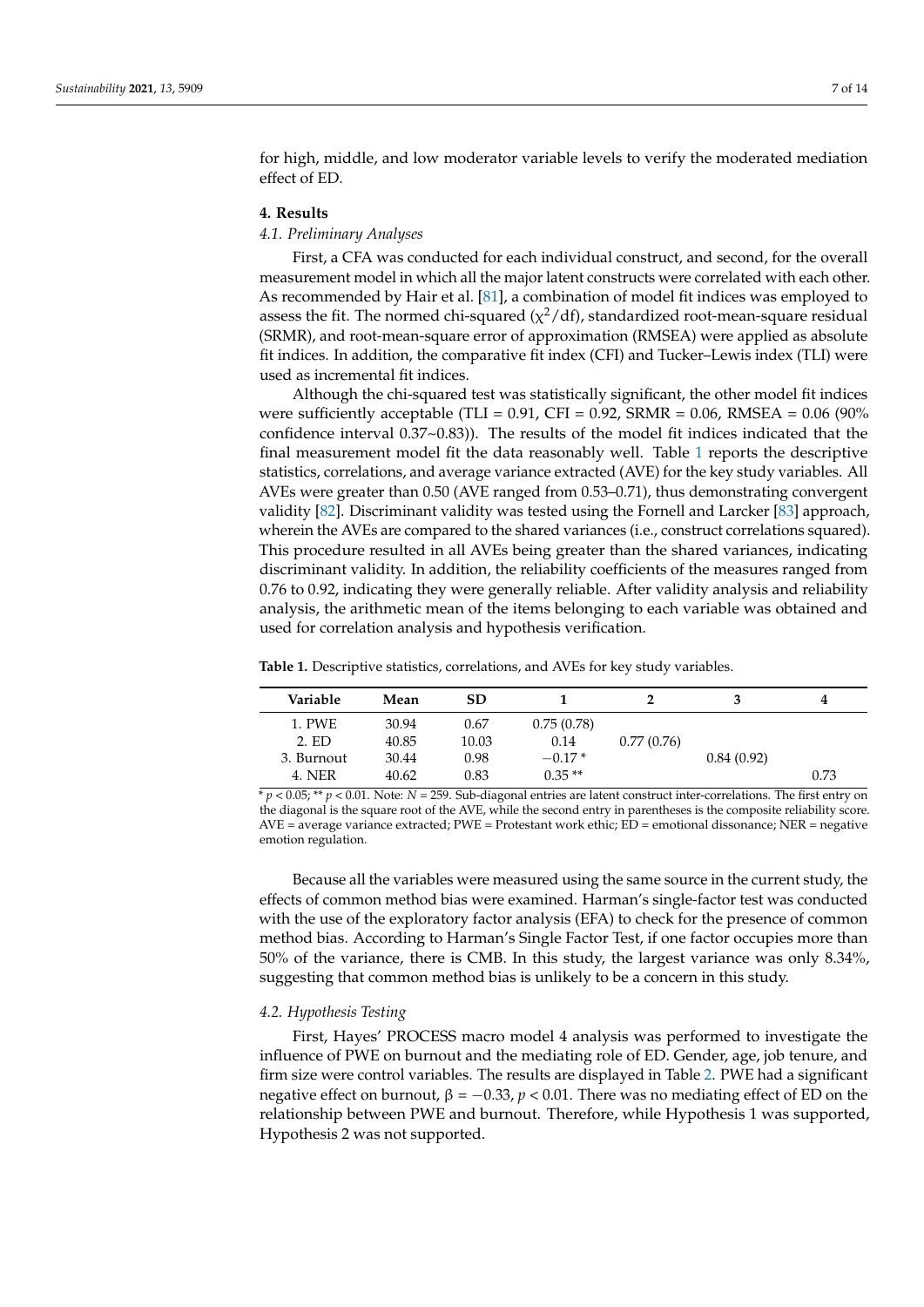|                                                                   | <b>ED</b> |           | <b>Burnout</b> |           |  |
|-------------------------------------------------------------------|-----------|-----------|----------------|-----------|--|
| Variable                                                          | β         | <b>SE</b> | β              | <b>SE</b> |  |
| Control variables                                                 |           |           |                |           |  |
| Gender                                                            | 0.19      | 0.14      | 0.14           | 0.11      |  |
| Age                                                               | 0.01      | 0.13      | 0.01           | 0.11      |  |
| Job tenure                                                        | $-0.07$   | 0.09      | $-0.01$        | 0.08      |  |
| Firm size                                                         | 0.04      | 0.06      | $-0.11*$       | 0.06      |  |
| Independent variable                                              |           |           |                |           |  |
| <b>PWE</b>                                                        | 0.11      | 0.10      | $-0.33**$      | 0.09      |  |
| Mediator                                                          |           |           |                |           |  |
| ED                                                                |           |           | $0.38**$       | 0.05      |  |
| F                                                                 | 10.27     |           | $120.01$ **    |           |  |
| $R^2$                                                             | 0.02      |           | 0.23           |           |  |
| Indirect effect of ED on the relationship between PWE and burnout |           |           |                |           |  |
|                                                                   | $\beta$   | SЕ        | LLCI           | UCLI      |  |
| ED                                                                | 0.04      | 0.04      | $-0.04$        | 0.13      |  |

<span id="page-7-0"></span>

| Table 2. The relationships among PWE, ED, and burnout in the mediation model. |  |
|-------------------------------------------------------------------------------|--|
|-------------------------------------------------------------------------------|--|

\* *p* < 0.05; \*\* *p* < 0.01. Note: *N* = 259. PWE = Protestant work ethic; ED = emotional dissonance; LLCI = lower level of 95% confidence interval; ULCI = upper level of 95% confidence interval.

Next, in order to investigate the moderating effect of NER and the moderated mediating effect, we performed Hayes' PROCESS macro model 7. The results are shown in Table [3.](#page-7-1) NER moderated the relationship between PWE and burnout,  $β = -0.33$ ,  $p < 0.01$ . Hypothesis 3 was not supported. The index of moderated mediation was significant,  $β = 0.10$ , 95% CI [0.02, 0.20], indicating that the indirect effect of ED was moderated. See Table [4.](#page-8-0) When ED was at a lower level and at a moderate level, the conditional indirect effect of PWE on burnout via ED was not significant. In contrast, when ED was at a higher level, the effect was significant,  $β = 0.15, 95%$  CI [0.04, 0.27]. In sum, the results supported H4, indicating that NER was a moderator of the pathway from PWE through ED to burnout. It is meaningful to verify the conditional indirect effect in that it was found that ED mediated the relationship between PWE and burnout only when NER was high (+1 SD), even though a significant mediating effect of ED was not found (see Figure [1\)](#page-8-1).

<span id="page-7-1"></span>**Table 3.** The moderated mediation model of PWE, ED, and NER predicting burnout.

|                               | <b>ED</b> |           | <b>Burnout</b> |           |
|-------------------------------|-----------|-----------|----------------|-----------|
| Variable                      | ß         | <b>SE</b> | β              | <b>SE</b> |
| Control variables             |           |           |                |           |
| Gender                        | 0.13      | 0.12      | 0.15           | 0.11      |
| Age                           | 0.01      | 0.07      | 0.01           | 0.11      |
| Job tenure                    | $-0.04$   | 0.05      | $-0.04$        | 0.05      |
| Firm size                     | 0.02      | 0.03      | $-0.02$        | 0.03      |
| Independent variable          |           |           |                |           |
| <b>PWE</b>                    | $-0.22*$  | 0.10      | $-0.29**$      | 0.08      |
| Moderator                     |           |           |                |           |
| <b>NER</b>                    | $-0.32**$ | 0.10      | $-0.38**$      | 0.05      |
| Independent variable $\times$ |           |           |                |           |
| moderator                     |           |           |                |           |
| $PWE \times NER$              | $0.28**$  | 0.09      |                |           |
| F                             | $70.61**$ |           | $80.62**$      |           |
| $R^2$                         | 0.15      |           | 0.23           |           |

 $* p < 0.05$ ;  $** p < 0.01$ . Note:  $N = 259$ . PWE = Protestant work ethic; ED = emotional dissonance; NER = negative emotion regulation.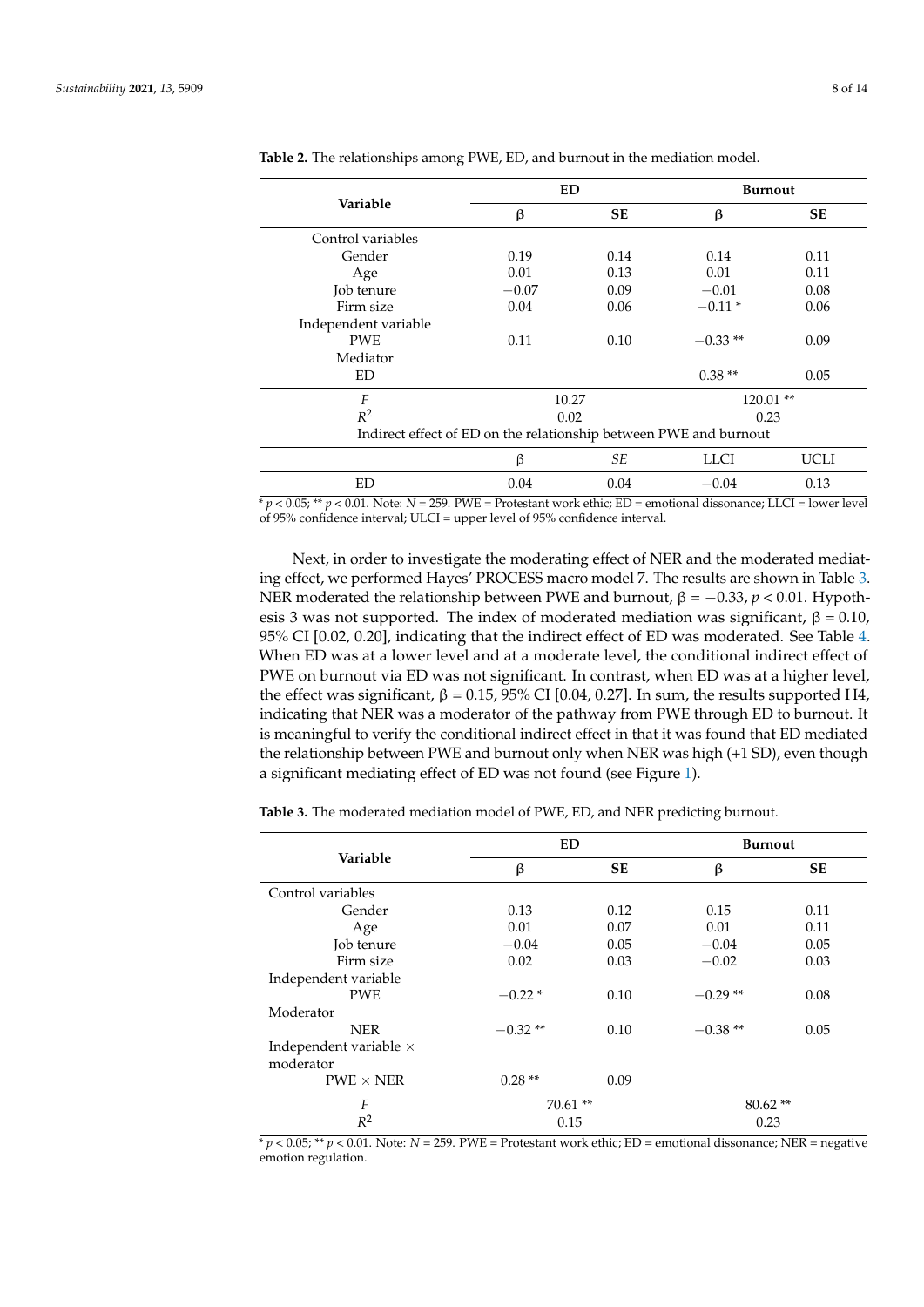| <b>NER</b>                   | ß       | <b>SE</b> | <b>LLCI</b> | <b>UCLI</b> |  |
|------------------------------|---------|-----------|-------------|-------------|--|
| Low $(-1 SD)$                | $-0.02$ | 0.04      | $-0.12$     | 0.06        |  |
| Moderate (mean)              | 0.05    | 0.03      | $-0.01$     | 0.13        |  |
| $High (+1 SD)$               | 0.15    | 0.06      | 0.04        | 0.27        |  |
| Index of moderated mediation |         |           |             |             |  |
| Variable                     |         | SЕ        | LLCI        | UCLI        |  |
| <b>NER</b>                   | 0.10    | 0.04      | 0.02        | 0.20        |  |

<span id="page-8-0"></span>**Table 4.** The moderated mediation effect of NER.

\* *p* < 0.05; \*\* *p* < 0.01. Note: *N* = 259. NER = negative emotion regulation; LLCI = lower level of 95% confidence interval, ULCI = upper level of 95% confidence interval.

<span id="page-8-1"></span>

**Figure 1.** The moderating effect of NER on the relationship between PWE and emotional dissonance.

## **5. Discussion**

In this study, we examined the relationship between the Protestant work ethic (PWE) and occupational burnout, the mediating role of emotional dissonance in the relationship between PWE and burnout, and the moderating role of negative emotion regulation in the relationship between PWE and burnout mediated by emotional dissonance. The results showed PWE was negatively associated with burnout. Negative emotion regulation moderated the relationship between PWE and emotional dissonance as well as the mediating effect of emotional dissonance between PWE and burnout. No mediating effect was found for the relationship between PWE and burnout.

These findings can be considered to be of great importance, in that they provide a possible explanation for how PWE, which is emerging as a major cultural value in South Korea, has the potential to prevent burnout. In fact, until the late 20th century, the attitudes and behaviors of individuals in South Korean society were greatly influenced by Confucian values. In the 21st century, the Protestant work ethic has been replacing the Confucian work ethic. In other words, as a factor influencing feelings and attitudes towards one's job, such as occupational burnout, the influence of the traditional Confucian work ethic has decreased, and the Western influence of the Protestant work ethic has increased. No prior study has investigated the influence of PWE on burnout at the individual level of analysis in South Korea. The results of the present study showed that PWE was negatively associated with burnout, which is consistent with Organ and Hui's [\[39\]](#page-11-28) study, which suggested organization citizenship behavior was associated with aspects of PWE that value hard work and the attitude that no time is available for relaxation. Mirles and Garrett [\[74\]](#page-12-25) considered as key elements of PWE the notion that one must give up pleasure and work hard for success, or that the meaning of life can only be understood by experiencing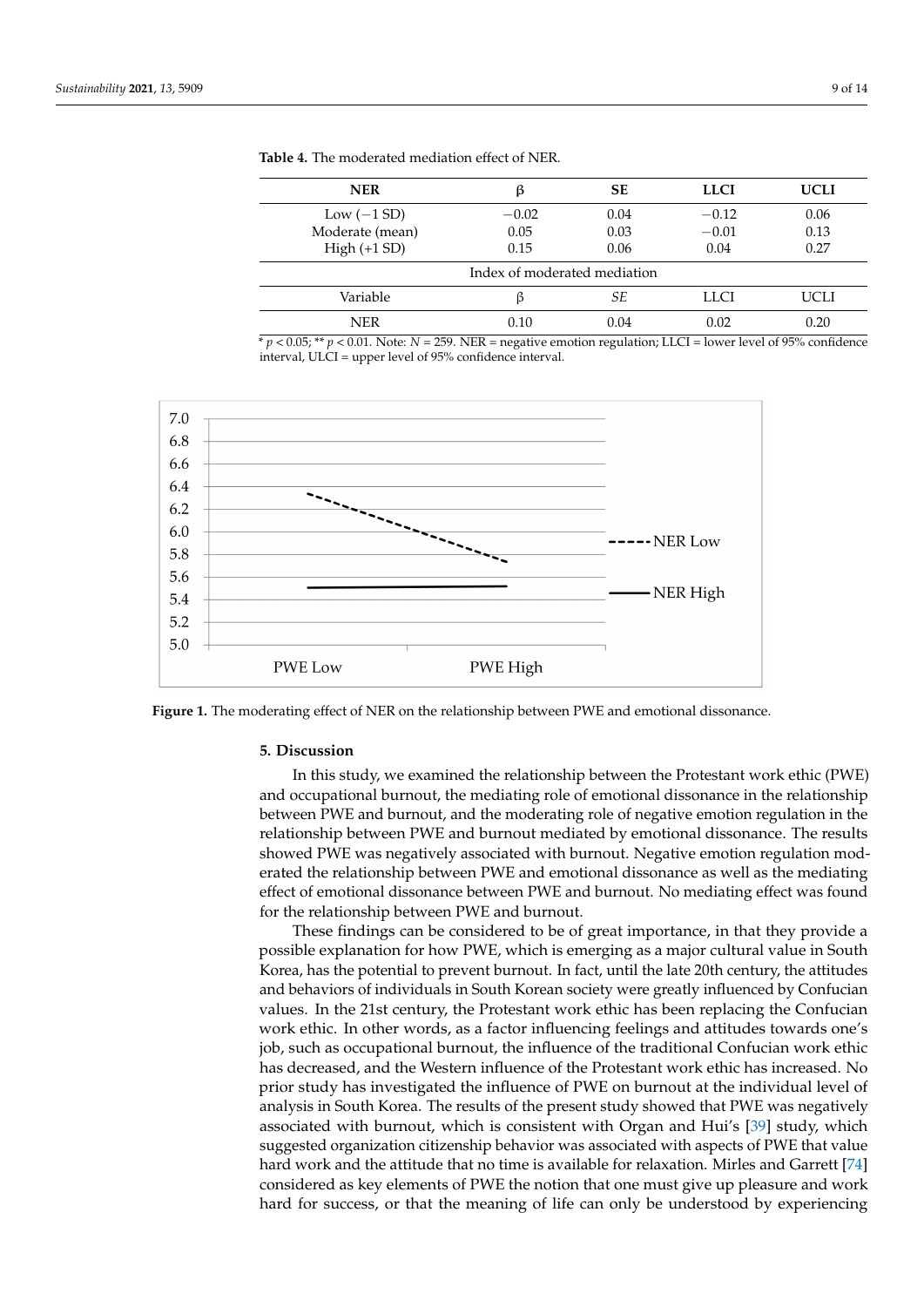hardship. The Bible has a specific call to action that "if any would not work, neither should he eat" (2 Thessalonians 3:10), which provides followers with a general guideline. According to PWE, the present hardship is perceived as a rite of passage one must go through for a bright future. Therefore, the challenges experienced in the organization must be endured and overcome; that is, current suffering is viewed as something to be endured. Thus, one can accept the present difficulties, which counteracts feeling tired or burnout. The results in the present study provide new knowledge on the association between PWE and burnout in South Korean workers, which may be due to PWE as a value emerging in South Koreans and as an important aspect of organizational culture in South Korea.

We contribute to the literature on emotional dissonance by introducing negative emotion regulation as a psychological variable that interacts with PWE to influence emotional dissonance. The results revealed negative emotion regulation strengthened the effect of PWE on emotional dissonance as a mediator, showing that PWE can play an even greater role on burnout when negative emotion regulation is low. Therefore, being able to regulate negative emotions can be viewed as a critical condition to increase the negative effect of PWE on burnout. In contrast, there was no mediating effect of emotional dissonance on the relationship between PWE and burnout. It is possible that having a strong PWE would not result in emotional dissonance because there would be no conflict between one's experienced emotions and those that are to be displayed to conform at the workplace.

This study is significant in that it revealed that the mediating effect of emotional dissonance was confirmed when negative emotional regulation was added. More specifically, the mediating role of emotional dissonance in the relationship between PWE and burnout was verified for people with high negative emotion regulation, the strong ability to manage negative emotions. This implies that the relationship between PWE and burnout can be further explained through various third variables. In other words, we can see that the effect of PWE on burnout can be changed by its relationship with other variables, and the effect is complicated.

From a practical point of view, we suggest some implications based on our findings. The results of the current study show that PWE helps employees to think positively about their hard work. In recruiting and selecting workers, organizations might consider characteristics associated with the Protestant work ethic but not particular to Protestantism, such as viewing hard work as good and work as having dignity and being high achievers who are committed to the organization. In the hiring and selection process, human resource personnel could use a measure to assess such characteristics in addition to a job aptitude test. Such an assessment would be particularly useful in organizations that have jobs that require high emotional labor or high intensity of work.

Given the complex roles of emotional dissonance and negative emotion regulation in the relationship between PWE and burnout, organizations should make various efforts to keep the emotions of the members positive in order to prevent burnout. It is necessary to provide psychological care and establish a working environment to prevent emotional dissonance. Given values such as PWE are difficult to change by the organization, the culture of the organization should be one that encourages positive emotions among its members so that the need to regulate negative emotions would not be because of negative emotions created at the workplace.

## **6. Limitations**

Due to several limitations of the current study, interpretation of the findings should be done with caution. First, all the variables in the current study were measured on a sevenpoint Likert scale. Therefore, a common method bias may occur. The results of the study could be expanded through different methods of data collection, including qualitative methods such as in-depth interviews. Mixed methods could be employed to increase the validity of the results.

Second, the study examined psychological constructs that were not easy to observe. Although the reliability and validity of the collected data were reviewed, these results do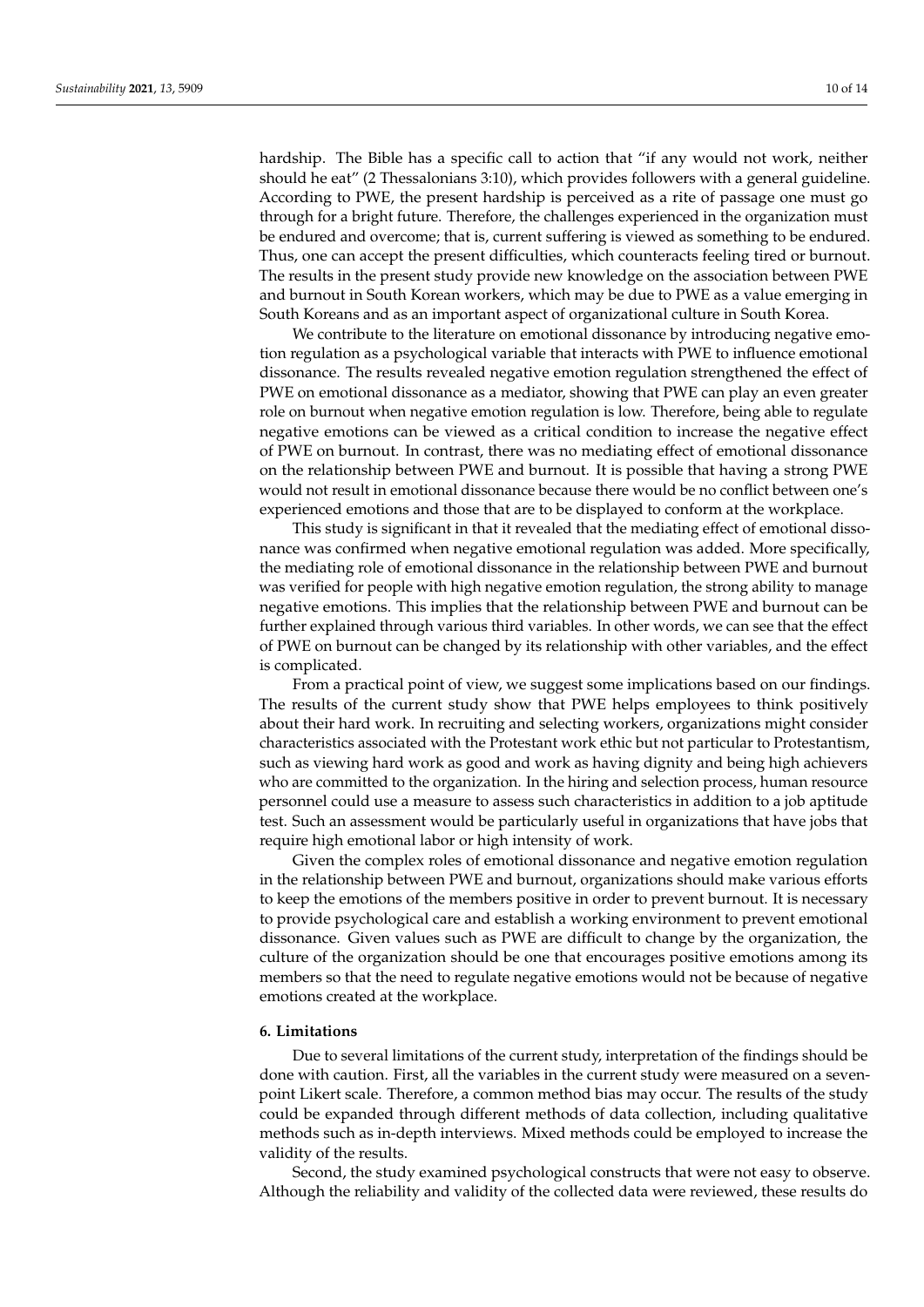not guarantee the adequacy of the constructs and measurements, given that all measures in this study were self-reported. Moreover, all measures of the study variables were developed outside South Korea. Thus, the conceptual homogeneity of constructs cannot be guaranteed, making it difficult to conclude that the validity of the data was fully established.

Third, there is a considerable conceptual distance between the religious value of the Protestant work ethic and the emotions and attitudes of individuals in the workplace, such as job burnout, and many other variables may play a role in the relationship between these variables. Nevertheless, this study has a limitation in that it was only able to consider two of the many complex and various realistic situations that can affect burnout. Therefore, future studies need to examine the effects of other moderators and mediators not included in this study.

Fourth, this study may have limitations in that it is a sample from a country with a high proportion of Protestants, even though South Korea is a religiously diverse country (Buddhism, Christianity, and nonreligious). In order to increase external validity, research with samples from diverse countries will be necessary. In future studies, the role of PWE on burnout should be verified in Western culture, which can be said to be the origin of PWE.

Lastly, future research will need to investigate organizational performance. Research on how values at the individual level affect productivity at the organizational level is lacking. It can be shown that an individual's organizational behavior, which is related to the productivity of the organization, can be influenced by the values of the society. Although the organization puts a lot of effort into introducing various personnel systems and improving the organizational culture in order to change the organizational behavior of its members, it is an individual's values or social values that primarily affects the individual. In other words, it is necessary to study the effect of specific values on organizational behaviors that are important in a specific society or occupation, such as obedience to orders of superiors in military organizations.

**Author Contributions:** This paper was written by S.C., Y.K., and K.Y. All authors have read and agreed to the published version of the manuscript.

**Funding:** This research received no external funding.

**Institutional Review Board Statement:** Not applicable.

**Informed Consent Statement:** Informed consent was obtained from all subjects involved in the study.

**Data Availability Statement:** Data presented in this manuscript are available upon request from the corresponding author.

**Conflicts of Interest:** The authors declare no conflict of interest.

## **References**

- <span id="page-10-0"></span>1. Loy, N. Culture, Institution, and Economic Development in South Korea. *Glob. Strateg.* **2008**, *2*, 2.
- <span id="page-10-1"></span>2. Bakker, A.B.; Demerouti, E. The job demands-resources model: State of the art. *J. Manag. Psychol.* **2007**, *22*, 309–328. [\[CrossRef\]](http://doi.org/10.1108/02683940710733115)
- <span id="page-10-2"></span>3. Hu, J.; Zhen, S.; Yu, C.; Zhang, Q.; Zhang, W. Sensation seeking and online gaming addiction in adolescents: A moderated mediation model of positive affective associations and impulsivity. *Front. Psychol.* **2017**, *8*, 699. [\[CrossRef\]](http://doi.org/10.3389/fpsyg.2017.00699)
- <span id="page-10-3"></span>4. Kim, L.E.; Burić, I. "Teacher self-efficacy and burnout: Determining the directions of prediction through an autoregressive cross-lagged panel model": Correction to Kim and Burić (2019). *J. Educ. Psychol.* 2020, 112, 1676. [\[CrossRef\]](http://doi.org/10.1037/edu0000642)
- <span id="page-10-4"></span>5. Zellars, K.L.; Perrewe, P.L.; Hochwarter, W.A. Burnout in health care: The role of the five factors of personality. *J. Appl. Soc. Psychol.* **2000**, *30*, 1570–1598. [\[CrossRef\]](http://doi.org/10.1111/j.1559-1816.2000.tb02456.x)
- <span id="page-10-5"></span>6. Jawahar, I.M.; Kisamore, J.L.; Stone, T.H.; Rahn, D.L. Differential effect of inter-role conflict on proactive individual's experience of burnout. *J. Bus. Psychol.* **2012**, *27*, 243–254. [\[CrossRef\]](http://doi.org/10.1007/s10869-011-9234-5)
- <span id="page-10-6"></span>7. Harwell, K. Burnout and Job Engagement in the Library. *Libr. Leadersh. Manag.* **2013**, *27*, 2084.
- <span id="page-10-7"></span>8. Bakker, A.B.; Demerouti, E.; Sanz-Vergel, A.I. Burnout and work engagement: The JD–R approach. *Annu. Rev. Organ. Psychol. Organ. Behav.* **2014**, *1*, 398–411. [\[CrossRef\]](http://doi.org/10.1146/annurev-orgpsych-031413-091235)
- <span id="page-10-8"></span>9. Grandey, A.A.; Rupp, D.; Brice, W.N. Emotional labor threatens decent work: A proposal to eradicate emotional display rules. *J. Organ. Behav.* **2015**, *36*, 770–785. [\[CrossRef\]](http://doi.org/10.1002/job.2020)
- <span id="page-10-9"></span>10. Schaufeli, W.B.; Bakker, A.B. Job demands, job resources and their relationship with burnout and engagement: A multi-sample study. *J. Organ. Behav.* **2004**, *25*, 293–315. [\[CrossRef\]](http://doi.org/10.1002/job.248)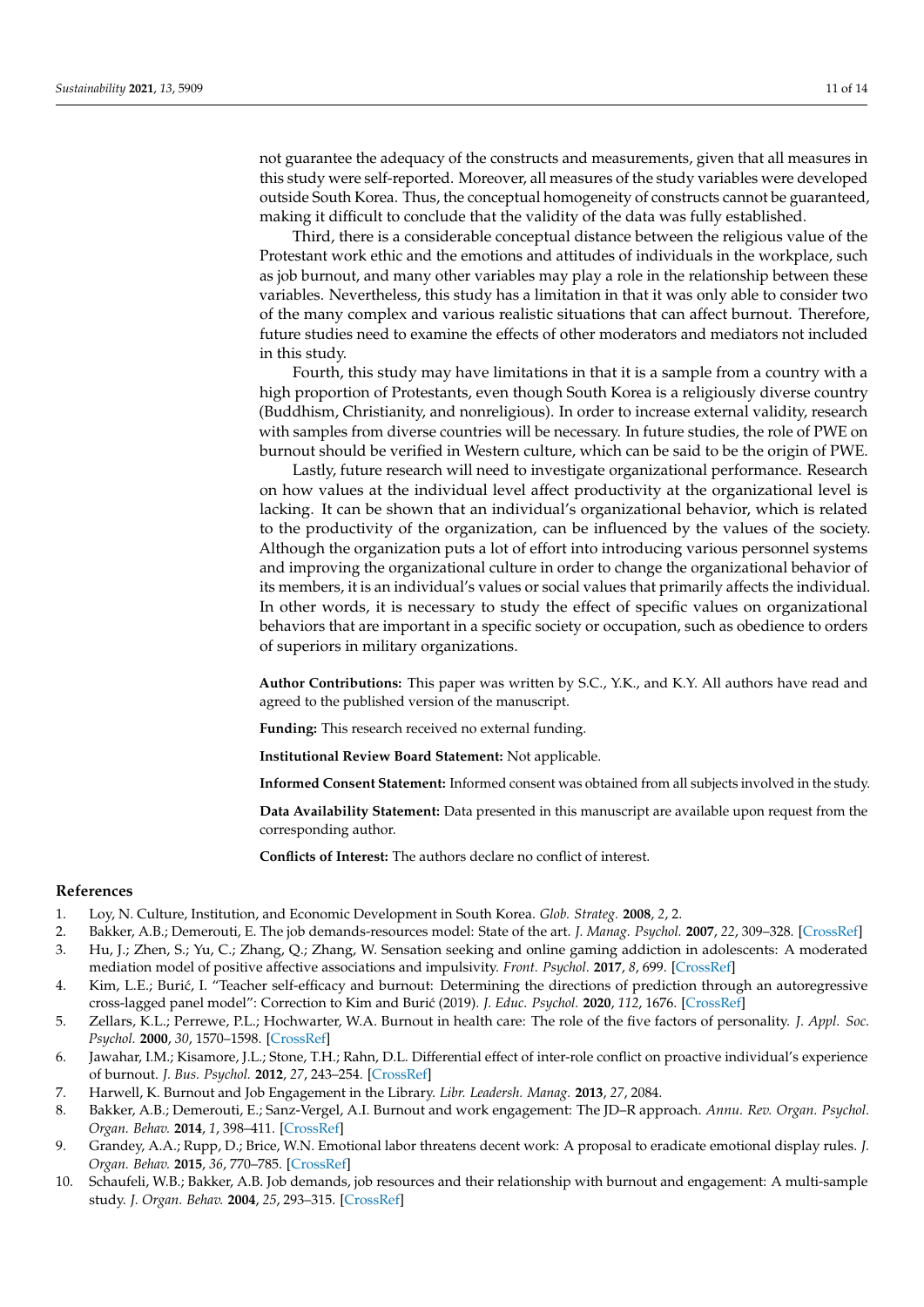- <span id="page-11-0"></span>11. Inglehart, R. *Modernization and Postmodernization in 43 Societies*; Princeton University Press: Princeton, NJ, USA, 1997.
- <span id="page-11-1"></span>12. Kim, A.E. Characteristics of Religious Life in South Korea: A Sociological Survey. *Rev. Relig. Res.* **2002**, *43*, 291. [\[CrossRef\]](http://doi.org/10.2307/3512000)
- <span id="page-11-2"></span>13. Miller, M.; Woehr, D.; Hudspeth, N. The meaning and measurement of work ethic: Construction and initial validation of a multidimensional inventory. *J. Vocat. Behav.* **2002**, *60*, 451–489. [\[CrossRef\]](http://doi.org/10.1006/jvbe.2001.1838)
- <span id="page-11-3"></span>14. Homer, P.M.; Kahle, L.R. A structural equation test of the value-attitude-behavior hierarchy. *J. Pers. Soc. Psychol.* **1988**, *54*, 638–646. [\[CrossRef\]](http://doi.org/10.1037/0022-3514.54.4.638)
- <span id="page-11-4"></span>15. Weiss, H.M.; Cropanzano, R. Affective Events Theory: A theoretical discussion of the structure, causes and consequences of affective experiences at work. In *Research in Organizational Behavior: An Annual Series of Analytical Essays and Critical Reviews*; Staw, B.M., Cummings, L.L., Eds.; Elsevier: Amsterdam, The Netherlands; JAI Press: Stamford, CT, USA, 1996; Volume 18, pp. 1–74.
- <span id="page-11-6"></span><span id="page-11-5"></span>16. Davis, C. *Why adjudicate? Enforcing Trade Rules in the WTO*; Princeton University Press: Princeton, NJ, USA, 2012. 17. Ritz, M.; Noltemeyer, A.; Davis, D.; Green, J. Behavior management in preschool classrooms: Insights revealed through systematic observation and interview. *Psychol. Sch.* **2013**, *51*, 181–197. [\[CrossRef\]](http://doi.org/10.1002/pits.21744)
- <span id="page-11-7"></span>18. Pines, A.; Aronson, E. *Career Burnout: Causes and Cures*; Free Press: New York, NY, USA, 1988.
- <span id="page-11-8"></span>19. Maslach, C.; Schaufeli, W.B. Historical and conceptual development of burnout. In *Professional Burnout: Recent Developments in Theory and Research*; Schaufeli, W.B., Maslach, C., Marek, T., Eds.; Taylor & Francis: Washington, DC, USA, 1993; pp. 1–16.
- <span id="page-11-9"></span>20. Maslach, C.; Schaufeli, W.B.; Leiter, M.P. Job Burnout. *Annu. Rev. Psychol.* **2001**, *52*, 397–422. [\[CrossRef\]](http://doi.org/10.1146/annurev.psych.52.1.397) [\[PubMed\]](http://www.ncbi.nlm.nih.gov/pubmed/11148311)
- <span id="page-11-10"></span>21. Brown, T.; Mowen, J.; Donovan, D.; Licata, J. The Customer Orientation of Service Workers: Personality Trait Effects on Self and Supervisor Performance Ratings. *J. Mark. Res.* **2002**, *39*, 110–119. [\[CrossRef\]](http://doi.org/10.1509/jmkr.39.1.110.18928)
- <span id="page-11-12"></span><span id="page-11-11"></span>22. Kahill, S. Symptoms of professional burnout: A review of the empirical evidence. *Can. Psychol. Can.* **1988**, *29*, 284–297. [\[CrossRef\]](http://doi.org/10.1037/h0079772) 23. Lambert, E.G.; Hogan, N.L.; Griffin, M.L. The impact of distributive and procedural justice on correctional staff job stress, job satisfaction, and organizational commitment. *J. Crim. Justice* **2007**, *35*, 644–656. [\[CrossRef\]](http://doi.org/10.1016/j.jcrimjus.2007.09.001)
- <span id="page-11-13"></span>24. Hyun, E.; Hor, S. A Study on the Effects of Travel Agency Employees' Job Burnout on job Embeddedness and Turno-ver Intentions. *J. Tour. Manag. Res.* **2012**, *52*, 383–404.
- <span id="page-11-14"></span>25. Kammeyer-mueller, J.D.; Wanberg, C.R.; Rubenstein, A.L.; Song, Z. Support, Undermining, and Newcomer Socialization: Fitting in During the First 90 Days. *Acad. Manag. J.* **2013**, *56*, 1104–1124. [\[CrossRef\]](http://doi.org/10.5465/amj.2010.0791)
- <span id="page-11-15"></span>26. Kenworthy, J.; Fay, C.; Frame, M.; Petree, R. A meta-analytic review of the relationship between emotional dissonance and emotional exhaustion. *J. Appl. Soc. Psychol.* **2014**, *44*, 94–105. [\[CrossRef\]](http://doi.org/10.1111/jasp.12211)
- <span id="page-11-16"></span>27. Lee, R.T.; Ashforth, B.E. A meta-analytic examination of the correlates of the three dimensions of job burnout. *J. Appl. Psychol.* **1996**, *81*, 123–133. [\[CrossRef\]](http://doi.org/10.1037/0021-9010.81.2.123) [\[PubMed\]](http://www.ncbi.nlm.nih.gov/pubmed/8603909)
- <span id="page-11-17"></span>28. Cordes, C.; Dougherty, T.; Blum, M. Patterns of burnout among managers and professionals: A comparison of models. *J. Organ. Behav.* **1997**, *18*, 685–701. [\[CrossRef\]](http://doi.org/10.1002/(SICI)1099-1379(199711)18:6<685::AID-JOB817>3.0.CO;2-U)
- <span id="page-11-18"></span>29. Burke, R.; Richardson, A. Stress, burnout and health. In *Handbook of Stress, Medicine and Health*; Cooper, C.L., Ed.; CRC Press: Boca Raton, FL, USA, 1996.
- <span id="page-11-19"></span>30. Brotheridge, C.; Grandey, A. Emotional Labor and Burnout: Comparing Two Perspectives of People Work. *J. Vocat. Behav.* **2002**, *60*, 17–39. [\[CrossRef\]](http://doi.org/10.1006/jvbe.2001.1815)
- <span id="page-11-20"></span>31. Grandey, A. Emotion regulation in the workplace: A new way to conceptualize emotional labor. *J. Occup. Health Psychol.* **2000**, *5*, 95–110. [\[CrossRef\]](http://doi.org/10.1037/1076-8998.5.1.95) [\[PubMed\]](http://www.ncbi.nlm.nih.gov/pubmed/10658889)
- <span id="page-11-21"></span>32. Park, S.; Lee, J. The Effect of Emotional Labor Strategy on Job Burnout and Job Engagement: The Moderating Effect of Positive Psychological Capital. *Korean J. Industiral Organ. Psychol.* **2014**, *27*, 781–804. [\[CrossRef\]](http://doi.org/10.24230/kjiop.v27i4.781-804)
- <span id="page-11-22"></span>33. Emerson, T.L.; Mckinney, J.A. Importance of religious beliefs to ethical attitudes in business. *J. Relig. Bus. Ethics* **2010**, *1*, 5.
- <span id="page-11-23"></span>34. Parboteeah, K.P.; Hoegl, M.; Cullen, J.B. Ethics and Religion: An Empirical Test of a Multidimensional Model. *J. Bus. Ethic* **2007**, *80*, 387–398. [\[CrossRef\]](http://doi.org/10.1007/s10551-007-9439-8)
- <span id="page-11-24"></span>35. Furnham, A. *The Protestant Work Ethic: The Psychology of Work Related Beliefs and Behaviours*; Routledge: London, UK, 1990.
- <span id="page-11-25"></span>36. McHoskey, J.W. Factor structure of the protestant work ethic scale. *Pers. Individ. Differ.* **1994**, *17*, 49–52. [\[CrossRef\]](http://doi.org/10.1016/0191-8869(94)90260-7)
- <span id="page-11-26"></span>37. Weber, M. *The Protestant Ethic and the Spirit of Capitalism*; Translated edition 2002 by S. Kalberg; Blackwell Publishers: Oxford, UK, 1905.
- <span id="page-11-27"></span>38. Furnham, A. Content, Correlational, and Factor Analytic Study of Seven Questionnaire Measures of the Protestant Work Ethic. *Hum. Relat.* **1990**, *43*, 383–399. [\[CrossRef\]](http://doi.org/10.1177/001872679004300406)
- <span id="page-11-28"></span>39. Organ, D.W.; Hui, C. Time Pressure, Type a Syndrome, and Organizational Citizenship Behavior: A Field Study Replication of Hui, Organ, and Crooker (1994). *Psychol. Rep.* **1995**, *77*, 179–185. [\[CrossRef\]](http://doi.org/10.2466/pr0.1995.77.1.179)
- <span id="page-11-29"></span>40. Mudrack, P.E. Protestant work-ethic dimensions and work orientations. *Pers. Individ. Differ.* **1997**, *23*, 217–225. [\[CrossRef\]](http://doi.org/10.1016/S0191-8869(97)00041-X)
- 41. Kidron, A. Work values and organizational commitment. *Acad. Manag. J.* **1978**, *21*, 239–246.
- <span id="page-11-30"></span>42. Randall, M.; Cote, J. Interrelationships of Work Commitment Constructs. *Work Occup.* **1991**, *18*, 194–211. [\[CrossRef\]](http://doi.org/10.1177/0730888491018002004)
- <span id="page-11-31"></span>43. Poulton, R.G.; Ng, S.H. Relationships between Protestant Work Ethic and Work Effort in a Field Setting. *Appl. Psychol.* **1988**, *37*, 227–233. [\[CrossRef\]](http://doi.org/10.1111/j.1464-0597.1988.tb01138.x)
- <span id="page-11-32"></span>44. Smrt, D.L.; Karau, S.J. Protestant work ethic moderates social loafing. *Group Dyn. Theory Res. Pract.* **2011**, *15*, 267–274. [\[CrossRef\]](http://doi.org/10.1037/a0024484)
- <span id="page-11-33"></span>45. Warner, S.L. *An Investigation of the Construct Makeup of the Protestant Work Ethic and the Relationship between Endorsement of the Protestant Work Ethic and Academic Achievement*; Seattle Pacific University: Seattle, WA, USA, 1999.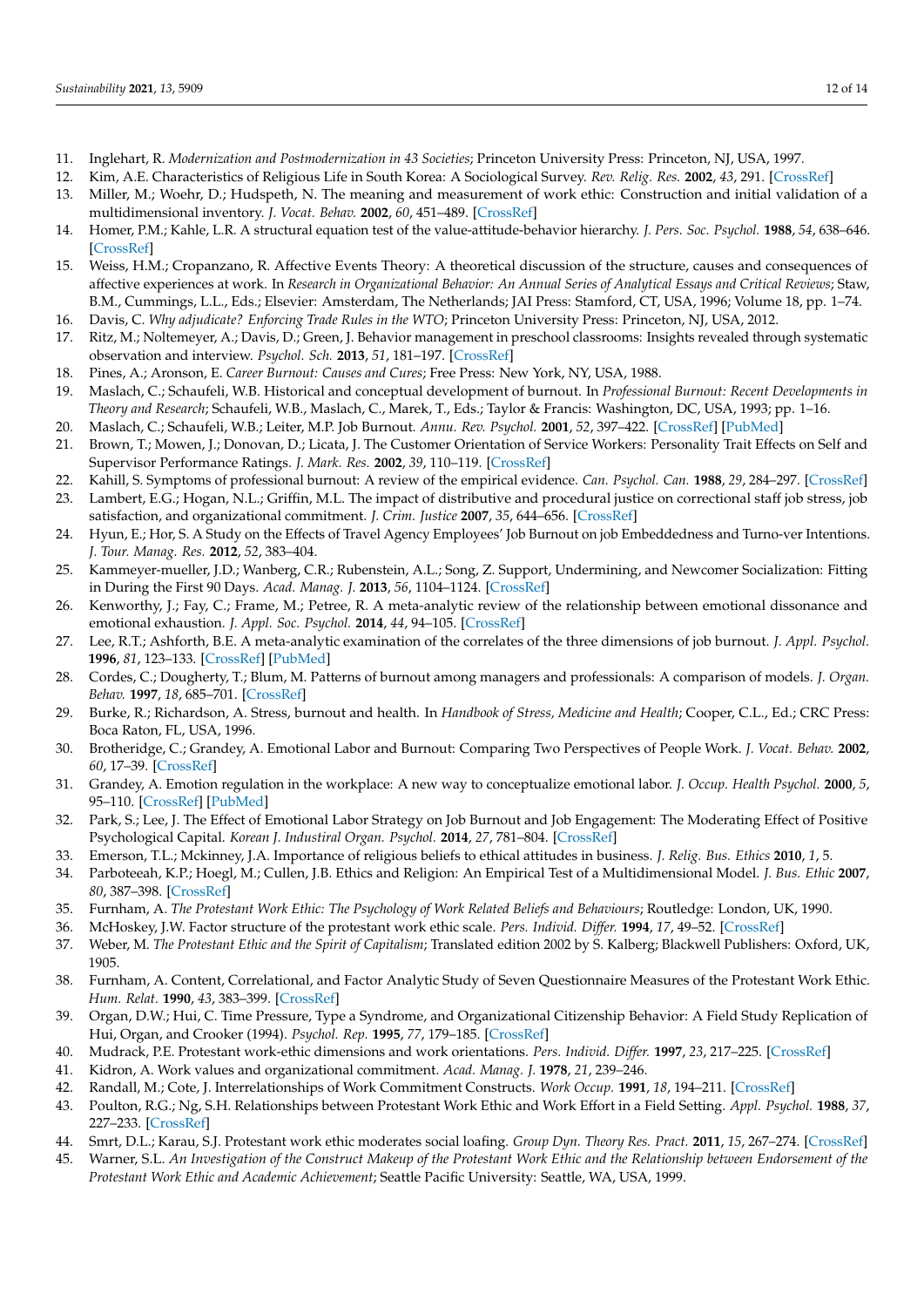- <span id="page-12-0"></span>46. Abraham, R. Emotional dissonance in organizations: Antecedents, consequences, and moderators. *Genet. Social Gen. Psychol. Monogr.* **1998**, *124*, 229–246.
- 47. Glomb, T.M.; Tews, M.J. Emotional labor: A conceptualization and scale development. *J. Vocat. Behav.* **2004**, *64*, 1–23. [\[CrossRef\]](http://doi.org/10.1016/S0001-8791(03)00038-1)
- <span id="page-12-10"></span>48. Lewing, K.; Dollard, M. Emotional dissonance, emotional exhaustion and job satisfaction in call centre workers. *Eur. J. Work Organ. Psychol.* **2003**, *12*, 366–392. [\[CrossRef\]](http://doi.org/10.1080/13594320344000200)
- 49. Mann, S. Emotion at Work: To What Extent are We Expressing, Suppressing, or Faking It? *Eur. J. Work. Organ. Psychol.* **1999**, *8*, 347–369. [\[CrossRef\]](http://doi.org/10.1080/135943299398221)
- 50. Rafaeli, A.; Sutton, R. Expression of emotion as part of the work role. *Acad. Manag. Rev.* **1987**, *12*, 23–37. [\[CrossRef\]](http://doi.org/10.5465/amr.1987.4306444)
- <span id="page-12-1"></span>51. Van Dijk, P.; Kirk-Brown, A. Emotional labour and negative job outcomes: An evaluation of the mediating role of emotional dissonance. *J. Manag. Organ.* **2006**, *12*, 101–115. [\[CrossRef\]](http://doi.org/10.5172/jmo.2006.12.2.101)
- <span id="page-12-2"></span>52. Carver, C.; Scheier, M. Themes and issues in the self regulation of behavior. *Adv. Soc. Cogn.* **1999**, *12*, 1–105.
- <span id="page-12-3"></span>53. Kluger, A.; DeNisi, A. The effects of feedback interventions on performance: A historical review, a meta-analysis, and a preliminary feedback intervention theory. *Psychol. Bull.* **1996**, *119*, 254–284. [\[CrossRef\]](http://doi.org/10.1037/0033-2909.119.2.254)
- <span id="page-12-4"></span>54. Abraham, R. Emotional intelligence in organizations: A conceptualization. *Onograph Genet. Soc. Gen. Psychol. Monogr.* **1999**, *125*, 209–227.
- <span id="page-12-5"></span>55. Adelmann, P. Emotional Labor and Employee Well-Being. Ph.D. Thesis, Ehwa Woman's University, University of Michigan, Ann Arbor, MI, USA, 1989. Unpublished.
- <span id="page-12-6"></span>56. Kwak, H.; McNeeley, S.; Kim, S.-H. Emotional Labor, Role Characteristics, and Police Officer Burnout in South Korea: The Mediating Effect of Emotional Dissonance. *Police Q.* **2018**, *21*, 223–249. [\[CrossRef\]](http://doi.org/10.1177/1098611118757230)
- <span id="page-12-7"></span>57. Tang, C. Effects of Different Assessment Methods on Tertiary Students' Approaches to Studying. Ph.D. Thesis, University of Hong Kong, Hong Kong, China, 1991. Unpublished.
- <span id="page-12-8"></span>58. Grandey, A. When 'the show must go on': Surface acting and deep acting as determinants of emotional exhaustion and peer-rated service delivery. *Acad. Manag. J.* **2003**, *46*, 86–96.
- <span id="page-12-9"></span>59. Heuven, E.; Bakker, A. Emotional dissonance and burnout among cabin attendants. *Eur. J. Work. Organ. Psychol.* **2003**, *12*, 81–100. [\[CrossRef\]](http://doi.org/10.1080/13594320344000039)
- <span id="page-12-11"></span>60. Robbins, S. *Organizational Behavior*, 7th ed.; Pearson Prentice Hall: Hoboken, NJ, USA, 2005.
- <span id="page-12-12"></span>61. Dormann, C.; Kaiser, D.M. Job conditions and customer satisfaction. *Eur. J. Work. Organ. Psychol.* **2002**, *11*, 257–283. [\[CrossRef\]](http://doi.org/10.1080/13594320244000166)
- <span id="page-12-13"></span>62. Ko, C.M.; Lee, A.Y. The Mediating Effect of Emotional Dissonance in the Relationship between Emotional Labor and Burnout among Clinical Nurses. *J. Korean Acad. Nurs. Adm.* **2013**, *19*, 647–657. [\[CrossRef\]](http://doi.org/10.11111/jkana.2013.19.5.647)
- <span id="page-12-14"></span>63. Westen, D. Toward an Integrative Model of Affect Regulation: Applications to Social-Psychological Research. *J. Pers.* **1994**, *62*, 641–667. [\[CrossRef\]](http://doi.org/10.1111/j.1467-6494.1994.tb00312.x)
- <span id="page-12-15"></span>64. Baumeister, R.F.; Heatherton, T.F. Self-Regulation Failure: An Overview. *Psychol. Inq.* **1996**, *7*, 1–15. [\[CrossRef\]](http://doi.org/10.1207/s15327965pli0701_1)
- <span id="page-12-16"></span>65. Morris, W.N.; Reilly, N.P. Toward the self-regulation of mood: Theory and research. *Motiv. Emot.* **1987**, *11*, 215–249. [\[CrossRef\]](http://doi.org/10.1007/BF01001412)
- <span id="page-12-17"></span>66. Dodge, K. Coordinating responses to aversive stimuli: Introduction to a special section on the development of emotion regulation. *Dev. Psychol.* **1989**, *25*, 339–342. [\[CrossRef\]](http://doi.org/10.1037/0012-1649.25.3.339)
- <span id="page-12-18"></span>67. Kopp, C. Regulation of distress and negative emotions: A developmental view. *Dev. Psychol.* **1989**, *25*, 343–354. [\[CrossRef\]](http://doi.org/10.1037/0012-1649.25.3.343)
- <span id="page-12-19"></span>68. Seo, M.; Kim, S. A Study on Regulation Strategies of the Salesperson's Negative Emotion Experienced in Service Encounter: Variations in Regulation Styles Related to the Kind of Emotions and the Personal Characteristics. *J. Korean Mark. Assoc.* **2004**, *19*,  $3-40.$
- <span id="page-12-20"></span>69. Gnepp, J.; Hess, D. Children's understanding of verbal and facial display rules. *Dev. Psychol.* **1986**, *22*, 103–108. [\[CrossRef\]](http://doi.org/10.1037/0012-1649.22.1.103)
- <span id="page-12-21"></span>70. Sung, M.; Choi, W.; Chun, H. The Relationship of Negative Emotion, Emotion Suppression, and Job Satisfaction to Organizational Commitment in Hospital Nurses. *J. Korean Acad. Fundam. Nurs.* **2011**, *18*, 258–266.
- <span id="page-12-22"></span>71. Eisenberg, N.; Fabes, R.; Carlo, G.; Troyer, D.; Speer, A. The relations of maternal practices and characteristics to children's vicarious emotional responsiveness. *Child Dev.* **1992**, *63*, 583–602. [\[CrossRef\]](http://doi.org/10.2307/1131348) [\[PubMed\]](http://www.ncbi.nlm.nih.gov/pubmed/1600824)
- <span id="page-12-23"></span>72. Muller, D.; Judd, C.; Yzerbyt, V. When Moderation is Mediated and Mediation is Moderated. *J. Personal. Soc. Psychol.* **2005**, *89*, 852–863. [\[CrossRef\]](http://doi.org/10.1037/0022-3514.89.6.852)
- <span id="page-12-24"></span>73. Brislin, R. Translation and Content Analysis of Oral and Written Material. In *Handbook of Cross -Cultural Psychology*; Triandis, H., Berry, J., Eds.; Allyn & Bacon: Boston, MA, USA, 1980; Volume 2, pp. 389–444.
- <span id="page-12-25"></span>74. Mirels, H.L.; Garrett, J.B. The Protestant Ethic as a personality variable. *J. Consult. Clin. Psychol.* **1971**, *36*, 40–44. [\[CrossRef\]](http://doi.org/10.1037/h0030477) [\[PubMed\]](http://www.ncbi.nlm.nih.gov/pubmed/5542480)
- <span id="page-12-26"></span>75. Morris, J.; Feldman, D. The dimensions, antecedents, and consequences of emotional labor. *Acad. Manag. Rev.* **1996**, *21*, 986–1010. [\[CrossRef\]](http://doi.org/10.5465/amr.1996.9704071861)
- <span id="page-12-27"></span>76. Brotheridge, C.; Lee, R. On the Dimensionality of Emotional Labour: Development and Validation of the Emotional Labour Scale. In Proceedings of the Conference on Emotions in Organizational Life, San Diego, CA, USA, 6–8 August 1998.
- <span id="page-12-28"></span>77. Schaufeli, W.; Leiter, M.; Maslach, C.; Jackson, S. Maslach Burnout Inventory-General Survey. In *The Maslach Burnout Inventory-Test Manual*, 3rd ed.; Maslach, C., Jackson, S.E., Leiter, M.P., Eds.; Consulting Psychologists Press: Palo Alto, CA, USA, 1996.
- <span id="page-12-29"></span>78. Catanzaro, S.J.; Mearns, J. Mood-related expectancy, emotional experience, and coping behavior. In *How Expectancies Shape Experience*; American Psychological Association (APA): Colombia, WA, USA, 2004; pp. 67–91.